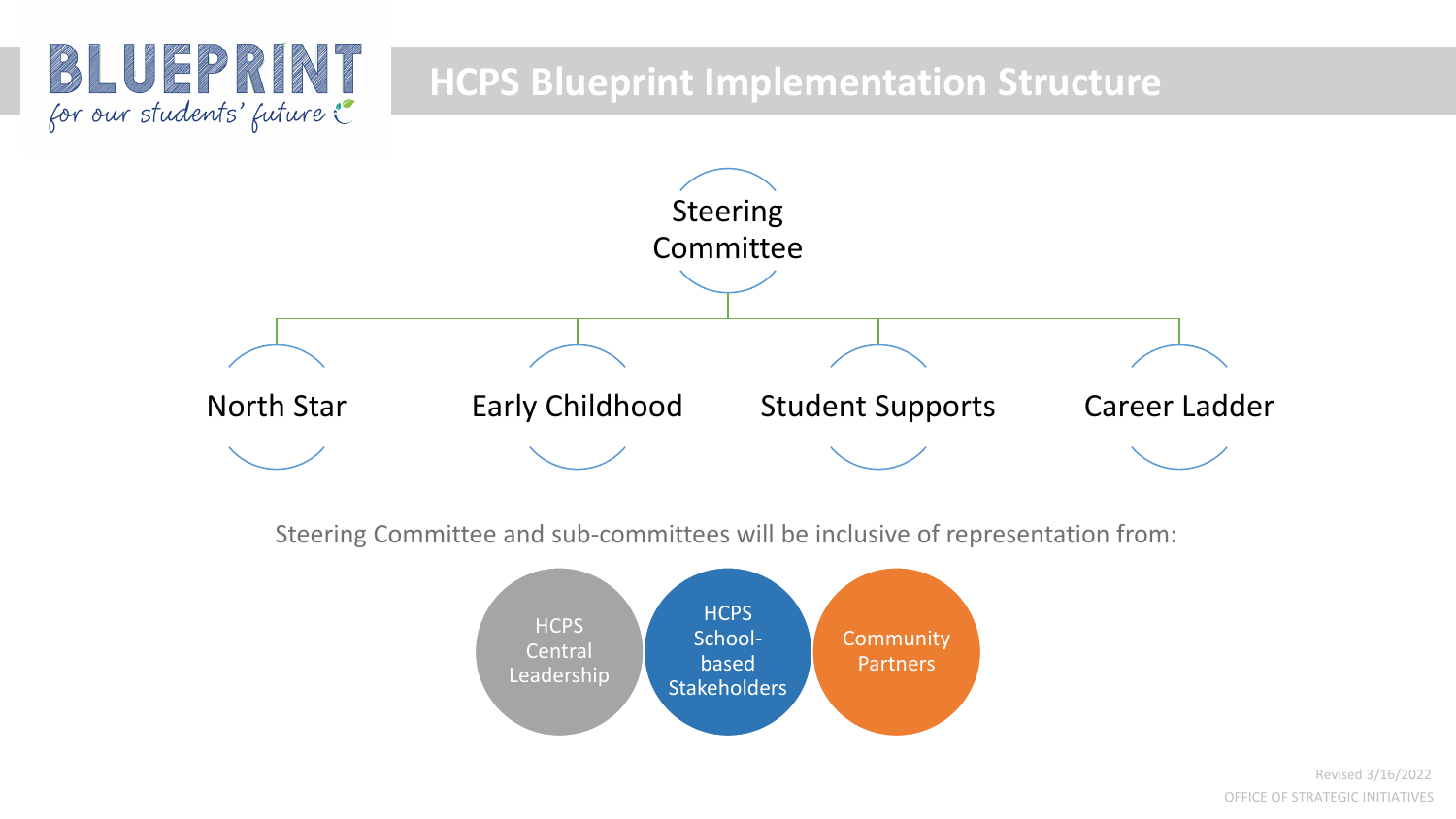

# **HCPS Blueprint Steering Committee**

#### **Committee Chairs**

- Superintendent of Schools
- Chief of Administration
- Director of Strategic Initiatives

#### **HCPS Stakeholders**

- Asst. Sup. of Business Services
- Board of Education Member
- Director of Staff Relations
- Director of Organizational Development
- Exec. Director of Curriculum
- Exec. Director of Elementary **Schools**
- Exec. Director of High Schools
- Exec. Director of Student Services
- Principal (BAES)
- Sup. of Equity and Cultural Proficiency
- Teacher (HTHS)

#### **Community Stakeholders**

- APGFCU
- APSASHC
- Chair of the Harford Business Roundtable
- Harford County Council President
- Harford County Ed Foundation
- Healthy Harford
- Mayor of Havre de Grace/Teacher
- NAACP
- Parent (HDHS/MS)
- University of Maryland Upper Chesapeake Health
- Susquehanna Workforce Network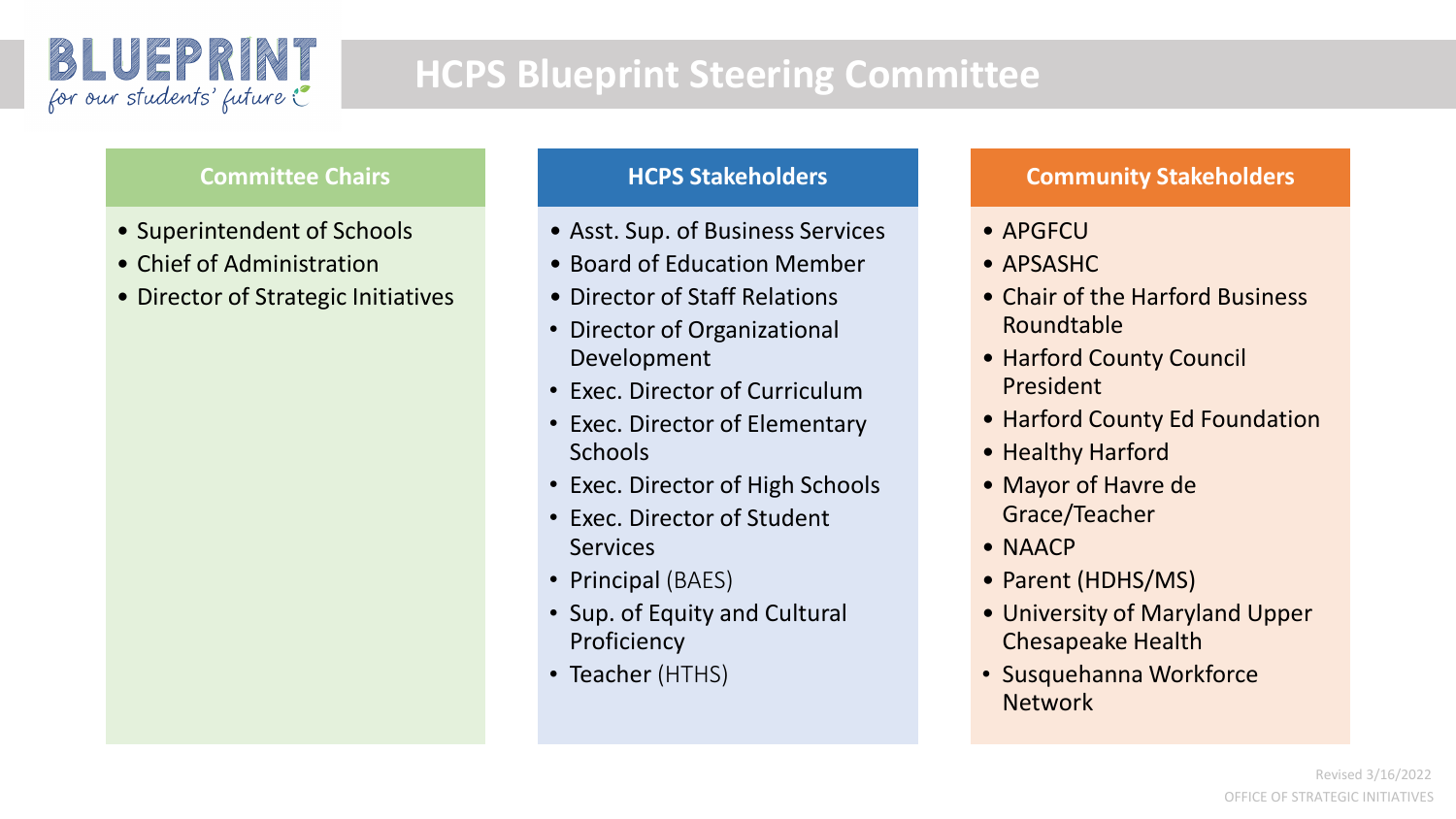## **North Star Sub-Committee**



| <b>AFSME</b>                                             |  |
|----------------------------------------------------------|--|
| <b>APG</b>                                               |  |
| <b>Board of Education Student Member</b>                 |  |
| <b>Board of Education Member</b>                         |  |
| <b>Boys and Girls Club</b>                               |  |
| <b>Chamber of Commerce</b>                               |  |
| Coordinator of North Star                                |  |
| Coordinator of Supplemental Instruction                  |  |
| Director of Budget                                       |  |
| Director of Secondary School Instruction and Performance |  |
| <b>Harford County Community College</b>                  |  |
| <b>Harford County Education Foundation</b>               |  |
| High School Counselor (BAHS)                             |  |
| Middle School Counselor (EDMS)                           |  |
| <b>NAACP</b>                                             |  |
| P-Tech Coordinator                                       |  |
| Secondary Assistant Principal (HDMS)                     |  |
| <b>Secondary Principal (NHHS)</b>                        |  |
| Supervisor of Business, Technology, and Magnet Programs  |  |
| Supervisor of Accountability                             |  |
| Susquehanna Workforce Network                            |  |
| <b>Transition Resource Itinerant</b>                     |  |
| <b>USB Processing</b>                                    |  |

Revised 3/16/2022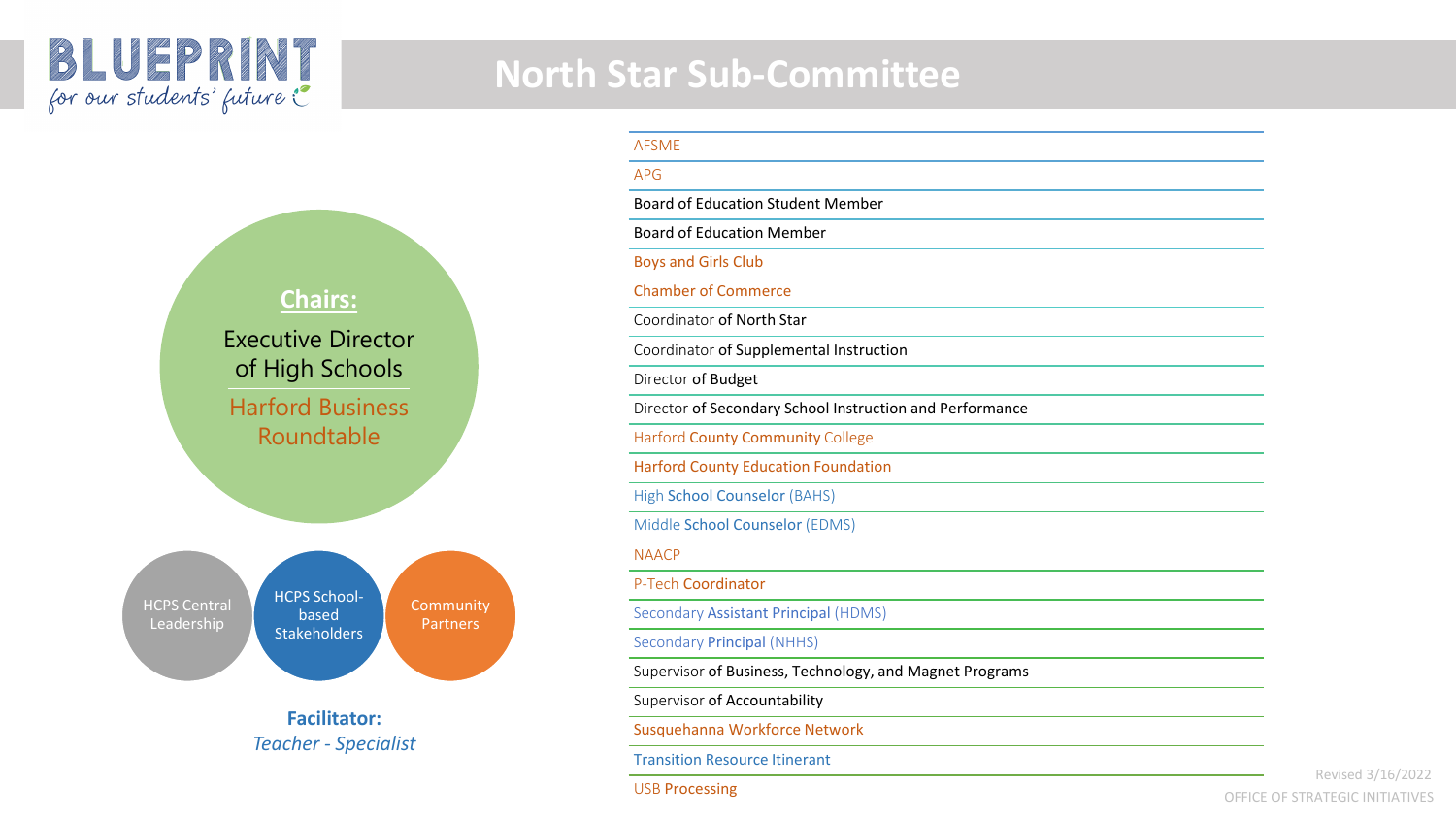### BLUEPRINT for our students' future

## **Career Ladder Sub-Committee**

APG Civilian Personnel Advisory Center Director

Assistant Superintendent of Human Resources

Board of Education Member

Budget Analyst

Coordinator of Staff Management

Director of Harford Civil Rights Project

Diversity Retention & Recruitment Specialist

Elementary Assistant Principal (NBES)

Elementary Principal (CVES)

HarCo Credit Union

#### **HCEA**

Office of Equity Teacher Specialist

Secondary Assistant Principal (ABHS)

Secondary Principal (ABMS)

Supervisor of Personalized Learning & Leadership Development

Director of Curriculum

Teacher (HDHS)

Teacher Specialist



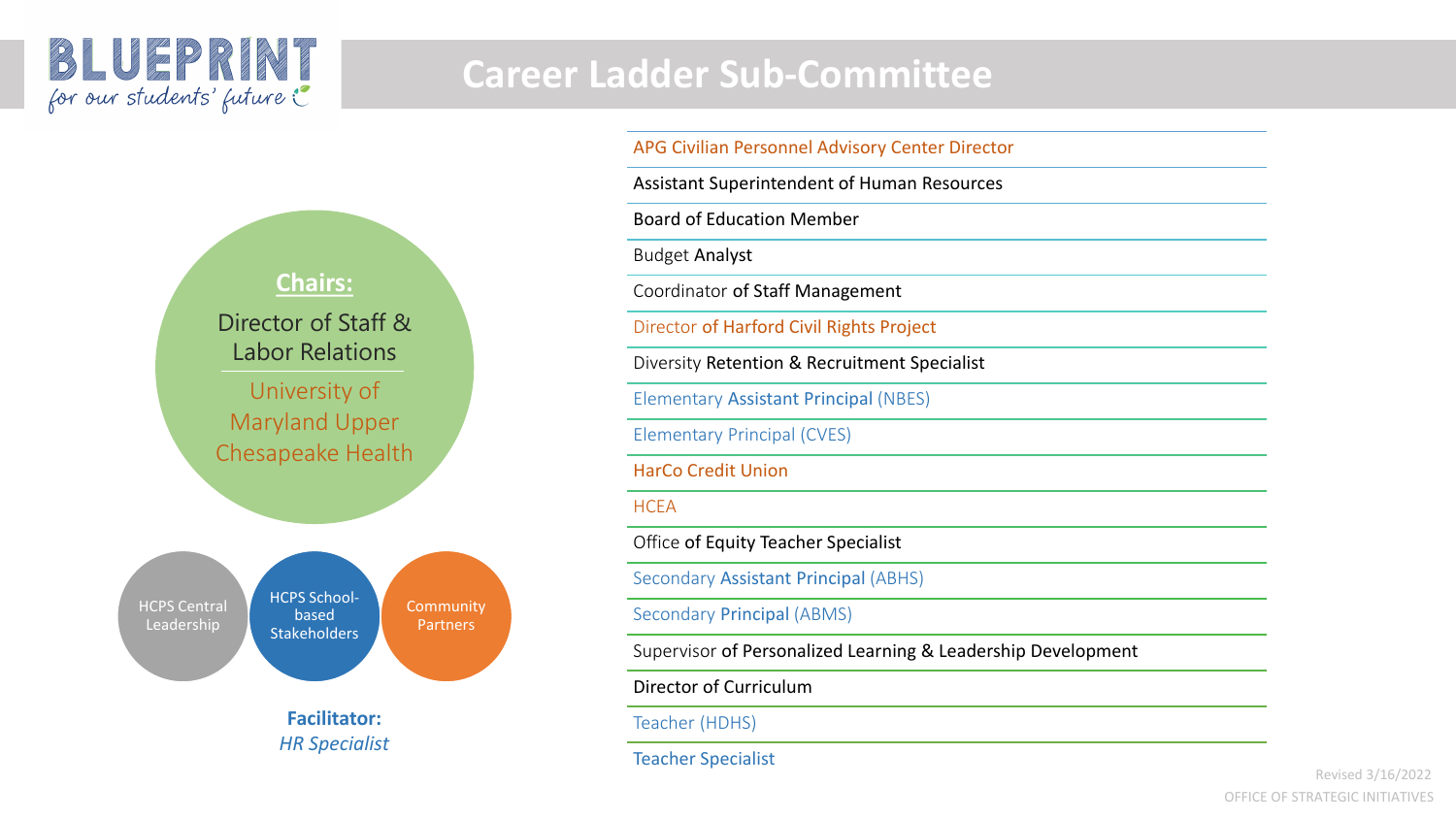### BLUEPRINT for our students' future





*Grant Coordinator*

| <b>APSASHC</b>                                            |  |
|-----------------------------------------------------------|--|
| APG Child Care School Liaison Officer                     |  |
| <b>Board of Education Member</b>                          |  |
| <b>PTA</b>                                                |  |
| Coordinator of Birth to Five Programs                     |  |
| Coordinator of Early Childhood                            |  |
| Director of Elementary School Instruction and Performance |  |
| Director of Transportation                                |  |
| <b>Elementary Assistant Principal (HWES)</b>              |  |
| <b>Elementary Counselor (NVES)</b>                        |  |
| <b>Elementary Principal (RIES)</b>                        |  |
| <b>Facilities Planner</b>                                 |  |
| <b>Grants Accountant</b>                                  |  |
| <b>Harford County Directors Association</b>               |  |
| <b>Harford Day</b>                                        |  |
| <b>Judy Center Program Manager</b>                        |  |
| Kindergarten Teacher (HDGES)                              |  |
| Manager of Family and Community Partnerships              |  |
| <b>Pre-K Teacher (RWES)</b>                               |  |
| Supervisor of English/Language Arts                       |  |
| <b>Supervisor of Mathematics</b>                          |  |
| <b>YMCA</b>                                               |  |